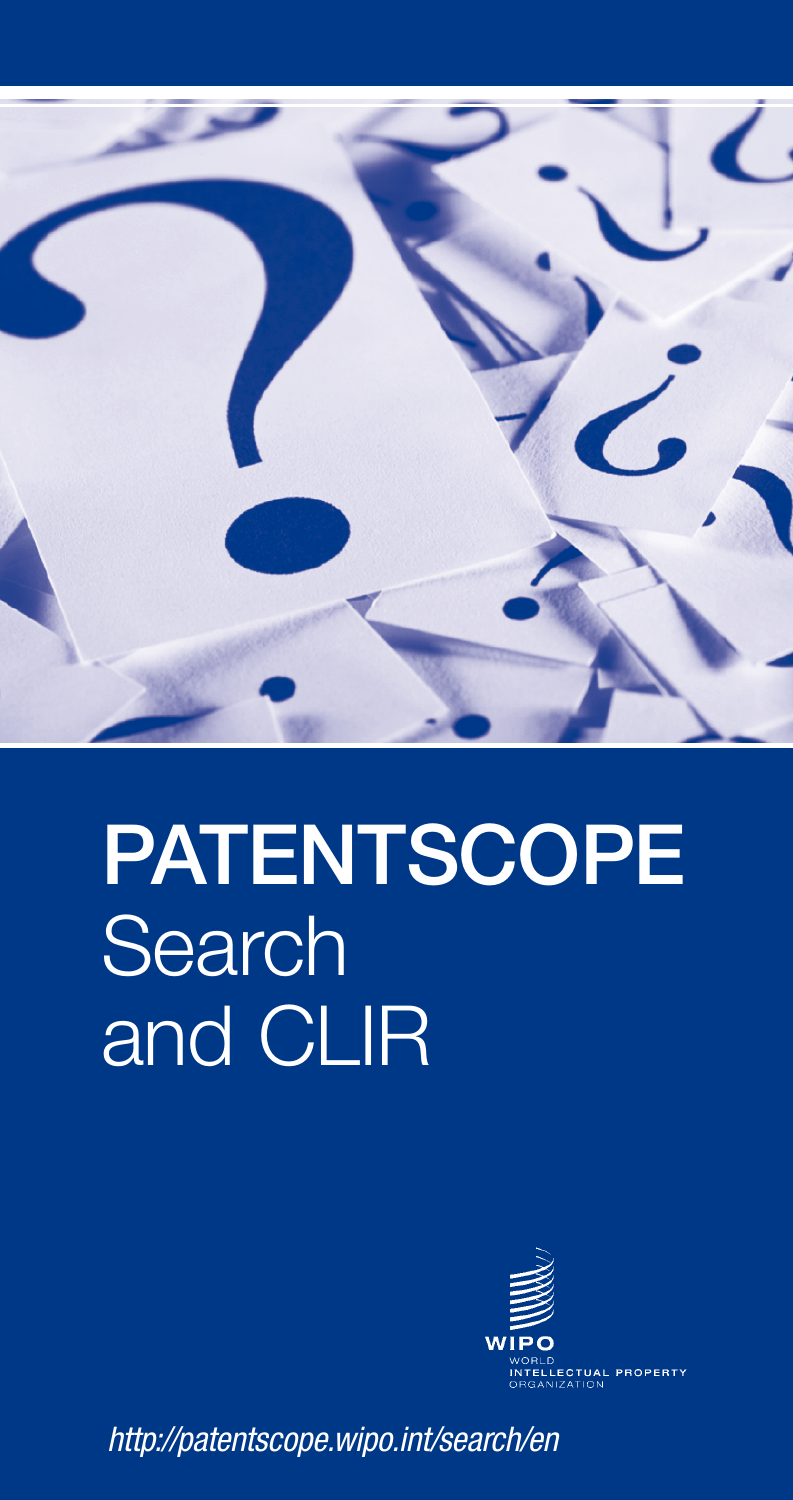### An Introduction

The **PATENTSCOPE** search engine is a FREE search system available on the Internet at: *http://patentscope.wipo.int/search/en*. It gives access to the patent applications filed under the Patent Cooperation Treaty (PCT) and to patent documents of participating National and Regional Patent offices (indicated on the graphical user interface).

|                     | belaikad nomenae inflateration suri tra found twim (11)                 |                                                 |                                                                                                                   | and the contractor data activity. | Juice PATENTSCOPE you can search T.768.081 patent demonstrate investing 1.881.274 published international patent applications (PCT)<br>the committee of the parties. |
|---------------------|-------------------------------------------------------------------------|-------------------------------------------------|-------------------------------------------------------------------------------------------------------------------|-----------------------------------|----------------------------------------------------------------------------------------------------------------------------------------------------------------------|
| <b>Find Faur</b> 12 | ANTWELL FULSEL LETWINS: 14 CONSTANTIES: 194193-12000.                   |                                                 | the part of the principal control and the control of the property of the control of the control of the control of |                                   |                                                                                                                                                                      |
| Forest Proget       | C eer.<br>C. Agentiac                                                   | C. Acaptor  E. Patoea<br>C. Millengeler C. Pate |                                                                                                                   |                                   | <b>Lake Mr. Lewishers</b><br>complete The Avenue<br><b>JANUARY ERE EDERAL</b><br>Collected State In Art 1980                                                         |
|                     | Class 1<br><b>COMMERCIAL</b><br><b>County</b>                           |                                                 | E. Gustanara, E. Rosalto ottavao E. UKIRET<br>T. Horkess, T. Gagainte<br>T total T Such Ship                      |                                   | <b>Allege of Dealer</b><br><b>Neglista and State Co.</b><br><b>Paul card of</b><br><b>Tangillo Bill</b><br><b>Market Grant Service</b>                               |
|                     | Clintown Clean Clean<br>C'èsse<br>C Dennessillo T. Niaragas, T. Verlore | T. Ninkol T. Gujkie                             |                                                                                                                   |                                   |                                                                                                                                                                      |

#### The PATENTSCOPE

search service is the most up-to-date source for PCT applications and related documents and is updated on a weekly basis.

Through the PATENTSCOPE search service, users have access to the complete file contents for many PCT applications, including search and examination reports, priority documents, and sequence listings.

#### Access to over 12 million patent documents

For the most up-to-date information on data coverage, please go to *http://patentscope.wipo.int/search/en/help/data\_coverage.jsf*

| -<br><b>UNTICH B</b><br><b>WE'LL FUND AND TRUNKS</b><br>HD H<br><b>Wallen</b><br>and .<br>i di p<br><b>Sales</b><br>and is reversed<br>m<br><b><i><u>Indica</u></i> Single</b><br>$100 +$<br>in the<br>Fel<br>$-0.0$<br>and-<br>э<br><b>BLANK</b><br>$-5 -$<br><b>BUILD IT AND STAY EVAN</b><br>m<br>insi Puiss Eriki Take<br><b>Bind Francisco Institute</b><br><b>ALC:N</b> | ٠<br>a.<br>×<br>×<br>×<br>÷<br>×<br>D<br>m<br>×<br>ы<br>ä.<br>ч<br>٠<br>٠<br>٠<br>$^{12}$ |
|-------------------------------------------------------------------------------------------------------------------------------------------------------------------------------------------------------------------------------------------------------------------------------------------------------------------------------------------------------------------------------|-------------------------------------------------------------------------------------------|
| i ai                                                                                                                                                                                                                                                                                                                                                                          | <b>Ford Stay</b><br>-<br>500000<br><b>Circ</b>                                            |

In the structured search, a list of more than 30 fields is displayed. It is possible to combine different fields to conduct a more precise search.

#### What are the search features?

- Cross-lingual search (NEW!)
- Deep bibliographic indexing
- Keywords proximity search
- Keywords weighting
- Search term stemming
- • Synonym expansions
- Unlimited number of keywords
- Advanced Boolean and proximity operations

#### The entered query: "electric car"

Results 1-10 of \$0,556 for <u>Criteria;</u> (EH\_Tb("electric car") OR EH\_AB("electric car")) OR (DE\_Tb("Elektroanto" OR "Elektroantos" OR<br>"Telektrofaluzeug") OR DE\_ABa("Elektroanto" OR "Elektroantos" OR "Elektrofaluzeug")) OR o" OR " State Watch PT The Velocity of Watch Product Watch Product De To May 2017 08: Expediate of the Control PT The Velocity of The Total PT The Velocity of The Total PT The Velocity of The Total PT The Velocity of The Total Language FM Stemming to

Synonym expansions in the cross-lingual search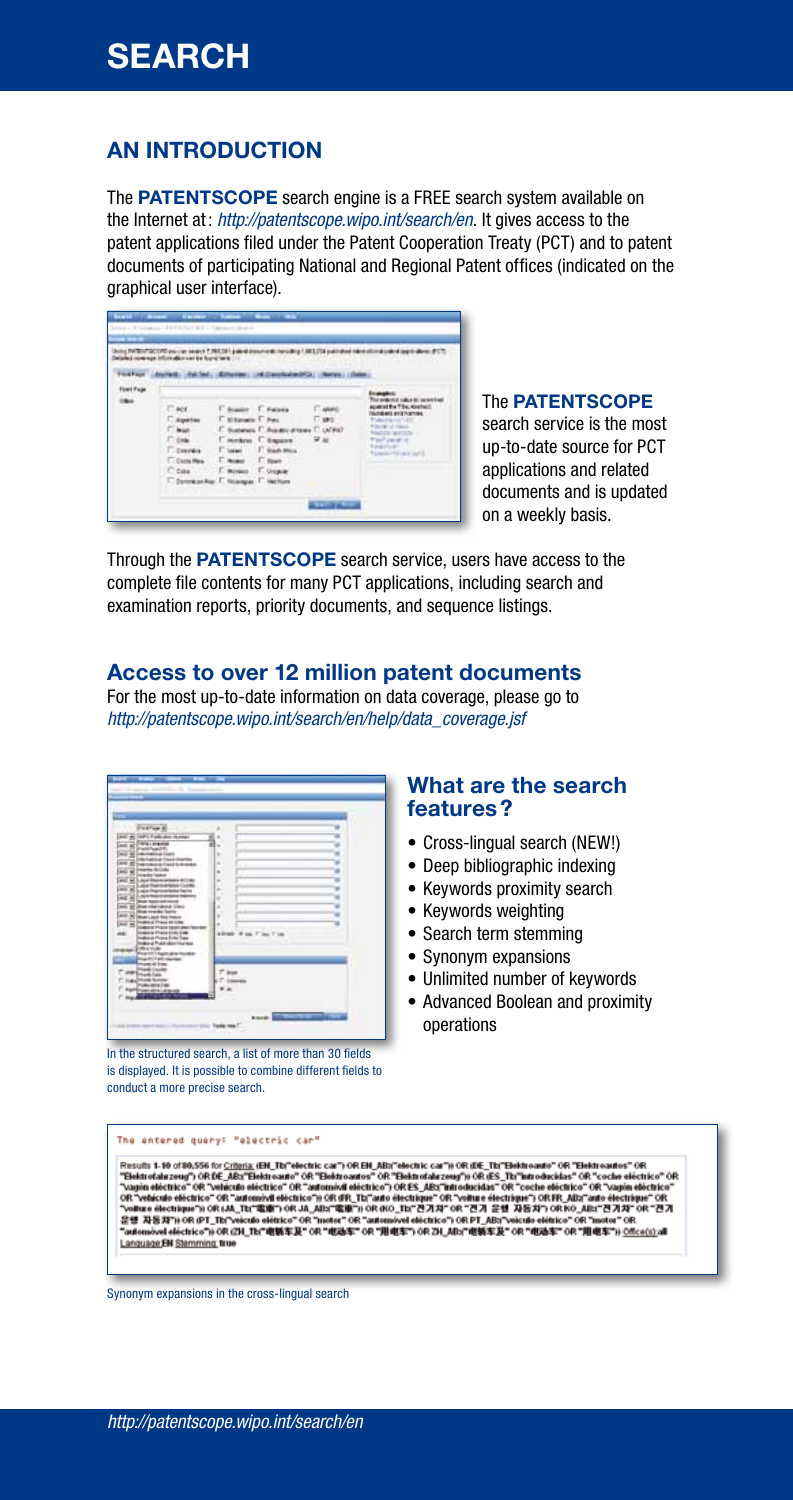#### What are the search results display options?

- On the fly "top 10" analysis (tables or chart)
- Sortable result list by relevance or publication date

|             | PO | <b>ACRES</b><br>. |   |     | <b>Main Freezon</b> | Put Date |                                        |
|-------------|----|-------------------|---|-----|---------------------|----------|----------------------------------------|
|             | 22 | 58                | п | 130 | 125<br>œ            | 158      |                                        |
| HELM        |    |                   |   |     |                     |          | <b>BOLAV DVIR LANAY</b>                |
| <b>MO</b>   |    |                   |   |     |                     |          | <b>TANARA</b>                          |
| <b>FLPL</b> |    |                   |   |     |                     |          | <b>COENC, Jay</b>                      |
| 9833        |    |                   |   |     |                     |          | <b>MARKET</b>                          |
| <b>MADE</b> |    |                   |   |     |                     |          | <b>AGASTBICLEADER</b>                  |
| 1921        |    |                   |   |     |                     |          | <b>THRIS PACIFIC</b><br><b>COMPANY</b> |
| m.          |    |                   |   |     |                     |          |                                        |
| 1006        |    |                   |   |     |                     |          | <b>MINX ITO</b>                        |
| <b>HLAM</b> |    |                   |   |     |                     |          | <b>ROSE Marsid, J.</b>                 |
| 4018        |    |                   |   |     |                     |          | <b>SCORED-TESTSA</b>                   |

- Machine translation of search results using Google translate
- Keywords highlighting in results list as well as description and claims

|   |   |                      |      |                |   |  |             | $\sim$               |
|---|---|----------------------|------|----------------|---|--|-------------|----------------------|
| - |   |                      |      |                |   |  |             | ٠<br><b>SOF</b>      |
|   |   |                      |      |                |   |  |             |                      |
|   |   |                      |      | <b>COLLEGE</b> |   |  |             | $\sim$<br>$\sim$     |
|   | n |                      | - 65 |                | Đ |  |             | <b>Security</b><br>٠ |
|   | v |                      | œ    |                |   |  |             | $-7.7 + -$           |
|   |   |                      |      | 1000           |   |  |             | .                    |
|   |   |                      |      |                |   |  |             | ---<br>n.            |
|   |   |                      |      |                |   |  |             | ---<br>r.            |
|   |   | $\frac{1}{\sqrt{2}}$ |      |                | ğ |  | <b>Mark</b> | a Timo<br>×          |
|   |   |                      |      |                |   |  |             |                      |

|                                     |                                                                                                                                                                                                                                                                                                                                                                                                                                                                                                                                                                                                                                                                                                                                                                                                                                                |                                                                                  | date and |                                                                                                             |                                                                                                                              |
|-------------------------------------|------------------------------------------------------------------------------------------------------------------------------------------------------------------------------------------------------------------------------------------------------------------------------------------------------------------------------------------------------------------------------------------------------------------------------------------------------------------------------------------------------------------------------------------------------------------------------------------------------------------------------------------------------------------------------------------------------------------------------------------------------------------------------------------------------------------------------------------------|----------------------------------------------------------------------------------|----------|-------------------------------------------------------------------------------------------------------------|------------------------------------------------------------------------------------------------------------------------------|
|                                     |                                                                                                                                                                                                                                                                                                                                                                                                                                                                                                                                                                                                                                                                                                                                                                                                                                                |                                                                                  |          |                                                                                                             |                                                                                                                              |
| <b>EEE</b> Transition as the artist | il kasaana vahal lanking anal di geleni Darbyakeria gelirani, AB islamin di sol Divanta kolk oli tangi pikin antukan<br>feature call statistics blood eathers into an incorporation of the first statistic content in its complete to be coming threes to delay for statistics of entro<br>Places 2: decay request on street of your carrier form the \$50 years 11 years to the spinitum content of the transition of the transition<br>make 12 kilomi oli ke dupuka mny. Sia saarani - at ho maa surandor 11 ara-b- any maanu mbin 21 mbin 1 arabawan ndi ho.<br>Frank a Poster critic city. To Column Apr 1 to compare thickers, Alexander Compared to a Column Africa Apr 2                                                                                                                                                                | coast a roll fit, a linky-looker fit pusher regages seeker (it). No rul 17 to be |          |                                                                                                             | dental destar color car Hicken for expects at descriptions in due has been developed as a detail of the competitive colorate |
|                                     | <b>Contract Manager</b><br>arista e manieza frate di ci esere                                                                                                                                                                                                                                                                                                                                                                                                                                                                                                                                                                                                                                                                                                                                                                                  |                                                                                  |          |                                                                                                             |                                                                                                                              |
|                                     |                                                                                                                                                                                                                                                                                                                                                                                                                                                                                                                                                                                                                                                                                                                                                                                                                                                |                                                                                  |          |                                                                                                             |                                                                                                                              |
|                                     | labora das localizados, desembio desempo de los datas nativos del comencera, aos e este constalho interactora<br>lecture is any man add in \$200 mission autorist race of<br><b>PERSONAL PROPERTY AND ARRESTS ASSOCIATE</b><br>without the membership of the state of the continue angle medical politics continue and as industry the material class of all as indicated to include the angle that the con-<br>an capital development of the best results and the control of the state of the control of the content of the content of the angle<br>NEWS CRAFTING WE have also a series that crained the control of the control of the control of the color of the control of the control of the control of<br>\$300 minimum works had been been interested by an animal control of the composition of the animal control of the parties want | demonstrational client conduction in the state for the discussion                |          | the this control policies as a present and the control of the second wide in the real and this good through | al color controller in Automobile<br>dutch continue advanta conceller duration                                               |

## **CLIR**

#### What is it?

CLIR (Cross-Lingual Information Retrieval) is a new FREE extension of the **PATENTSCOPE** search service, making patent search in different languages easier than ever. By simply entering a term or a phrase in one language, it is possible to retrieve relevant patent documents in five languages.

#### What languages are supported?

The dictionaries were created using parallel patent corpuses available at the World Intellectual Property Organization (WIPO). Currently, cross lingual search is available in the following languages :

- 
- French Russian
- Spanish Korean
- 
- Japanese Swedish
- 
- English Portuguese
	-
	-
- German Chinese
	-
- Italian **Dutch**

Other languages will be added in the future.